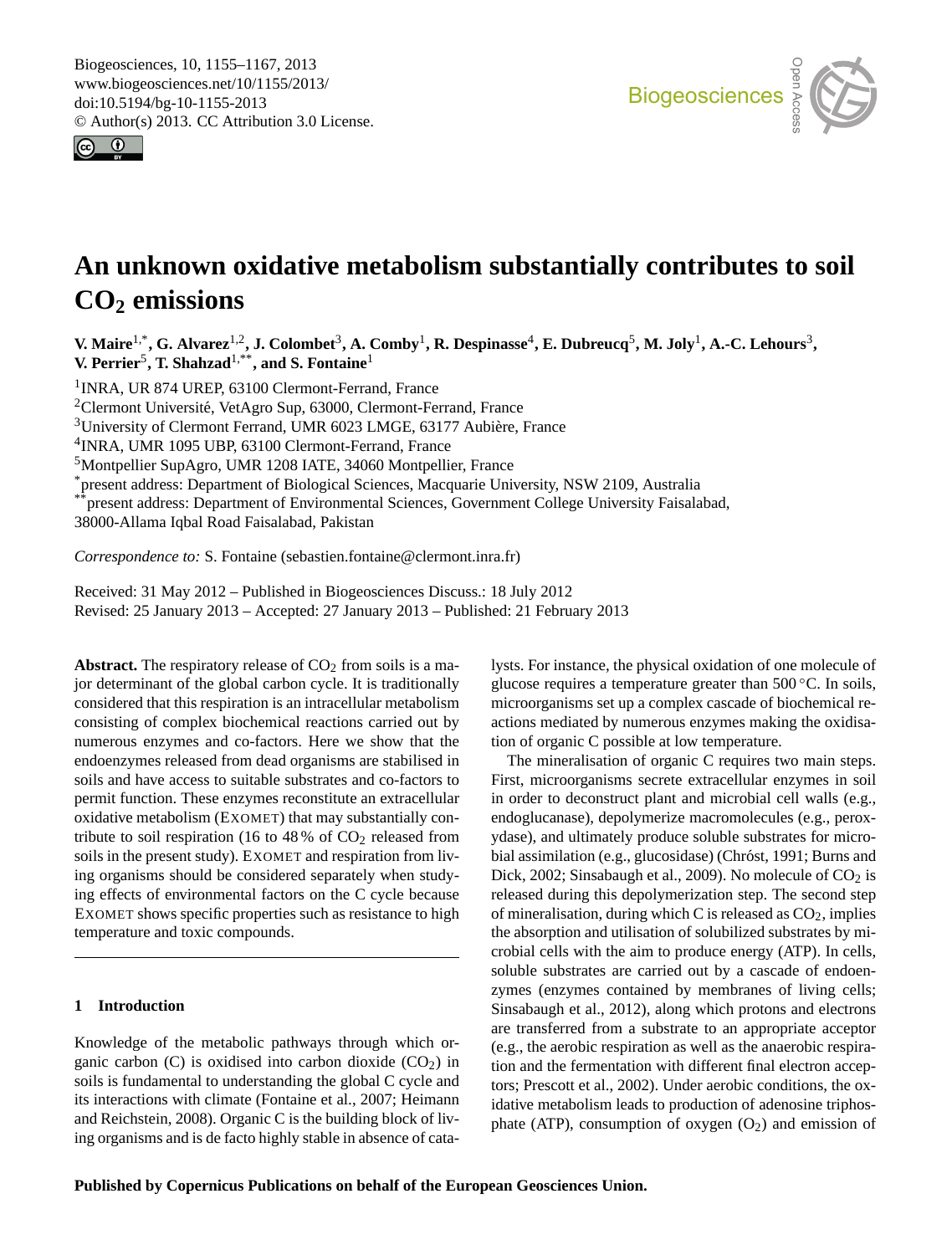CO2. Respiration fluxes and ATP production in soils are usually positively correlated with activity of dehydrogenase endoenzymes (e.g., Casida et al., 1964), but only some of them carry a decarboxylase function (e.g., pyruvate dehydrogenase, oxoglutarate dehydrogenase) that cut the carboxyl function of organic C molecules to liberate  $CO<sub>2</sub>$ .

The function of respiration-carrying endoenzymes depends on various co-factors that must be regenerated (e.g.,  $NAD<sup>+</sup>$ ), on being located adjacent to other enzymes and on physiological properties of the cell (e.g., redox potential) (Krebs, 1981; Rich, 2003). Given this complexity and the typical fragility of respiratory enzymes, it is traditionally considered that respiration (second step of C mineralisation process) is strictly an intracellular metabolism process (Burns, 1982; Makoi and Ndakidemi, 2008). Besides, from an evolutionary point of view, soil microorganisms have no interest in provoking extracellular respiration since the energy resulting from this respiration (ATP) may escape from the cell that provided enzymes (Allison et al., 2011). However, some studies have shown that substantial emission of  $CO<sub>2</sub>$  can persist for several weeks in soils where microbial life has been reduced by exposition to toxics  $(ClCH<sub>3</sub>, or$ ange acridine) or irradiation to undetectable value (Peterson, 1962; Ramsay and Bawden, 1983; Lensi et al., 1991; Trevors, 1996; Kemmitt et al., 2008). Such emission of  $CO<sub>2</sub>$  could not be explained by an activity of surviving microbes that would be present in low quantity in soils, unless considering unrealistically high cell respiratory activity. Neither could it be explained by the activity of extracellular enzymes previously secreted by soil microorganisms since these enzymes only solubilize organic C and do not release  $CO<sub>2</sub>$ . To date, the cause of  $CO<sub>2</sub>$  emission in soils where microbial life has been minimised seems to be unknown and questions our basic knowledge of biology.

The objective of this study is to understand the cause of  $CO<sub>2</sub>$  emission in soils where microbial life has been suppressed. We hypothesise that an extracellular oxidative metabolism (EXOMET) can be reconstituted by respiratory endoenzymes released from dead organisms in soils and that this EXOMET can substantially contribute to soil  $CO<sub>2</sub>$  emission. The manuscript is organised according to four key questions:

- 1. Can an oxidative metabolism occur in an extracellular context?
- 2. How long can this EXOMET persist within soil? What is the role of soil particles for EXOMET-carrying enzymes?
- 3. How much does EXOMET contribute to  $CO<sub>2</sub>$  emission from living soil?
- 4. What are the specific properties of EXOMET?

First, to assess the possibility of an EXOMET, we incubated a cell-free yeast-extract containing respiratory enzymes with glucose in sterilised water and soil. The EXOMET induced by the yeast-extract was quantified by measuring  $CO<sub>2</sub>$  and  $O<sub>2</sub>$  fluxes in water and soil microcosms. Second, the protective role of soil particles (minerals and humus) for respiratory enzymes was tested by incubating three enzymes involved in glycolysis and the Krebs cycle in five top soils sampled from different regions of the world (Table 1). The third part of the manuscript is devoted to the quantification of EXOMET contribution to the  $CO<sub>2</sub>$  emissions from five studied soils. This contribution was quantified with a method combining modelling and incubations of sterilised and nonsterilised soils. Finally, we studied some EXOMET properties by incubating soils exposed to high temperature, high pressure and toxic compounds.

# **2 Materials and methods**

## **2.1 Soil sampling and sterilisation**

For each of the five studied sites (Table 1), twenty independent soil samples were collected from the 0–20 cm soil layer. Soil samples from each site were pooled to make a composite sample per site. Soil was sieved at 2 mm and was then used to determine pH, texture and organic matter content and to conduct incubation experiments. The five soils presented textures from sandy-silted to silty-clay soils, pH ranging from 4.3 to 8.6 and three types of land use (grassland, forest and crops, Table 1). The soil from Theix was used for all investigations, whereas the other soils were used to generalise the key findings of this study.

Some incubation experiments involved the use of sterilised soils. We tested different methods of soil sterilisation ( $\gamma$ irradiation, autoclaving and dry heating) during preliminary investigations. Irradiation was chosen among other sterilising methods for its efficiency to kill soil micro-organisms and for its moderate effect on soil enzymes (see S1 for details of investigations on soil sterilisation). The preservation of soil enzymes was important for quantifying the EXOMET contribution to soil  $CO<sub>2</sub>$  emissions (see the Sect. 2.4). Soils were sterilised by  $\gamma$ -irradiation at 45 kGy (<sup>60</sup>Co, IONISOS, ISO14001, France).

# **2.2 Demonstration of EXOMET by incubating a cell-free yeast-extract in sterilised water and soil**

## **2.2.1 Production of cell-free yeast-extract**

*Pichia pastoris* X33 (Invitrogen, Clare et al., 1991) cells were cultured at 28 ◦C in a 1.5 L capacity Applikon bioreactor containing synthetic medium described by Boze et al. (2001). This medium contained 80 µg L<sup>-1</sup> D-biotin, 40 g L<sup>-1</sup> glycerol and mineral solutions (FM21 and PTM1). The pH of the medium was regulated at 5 using a NH4OH solution (15 %,  $v/v$ ) that also served as a nitrogen source. Dissolved  $O_2$  was measured using a polarographic probe and was maintained at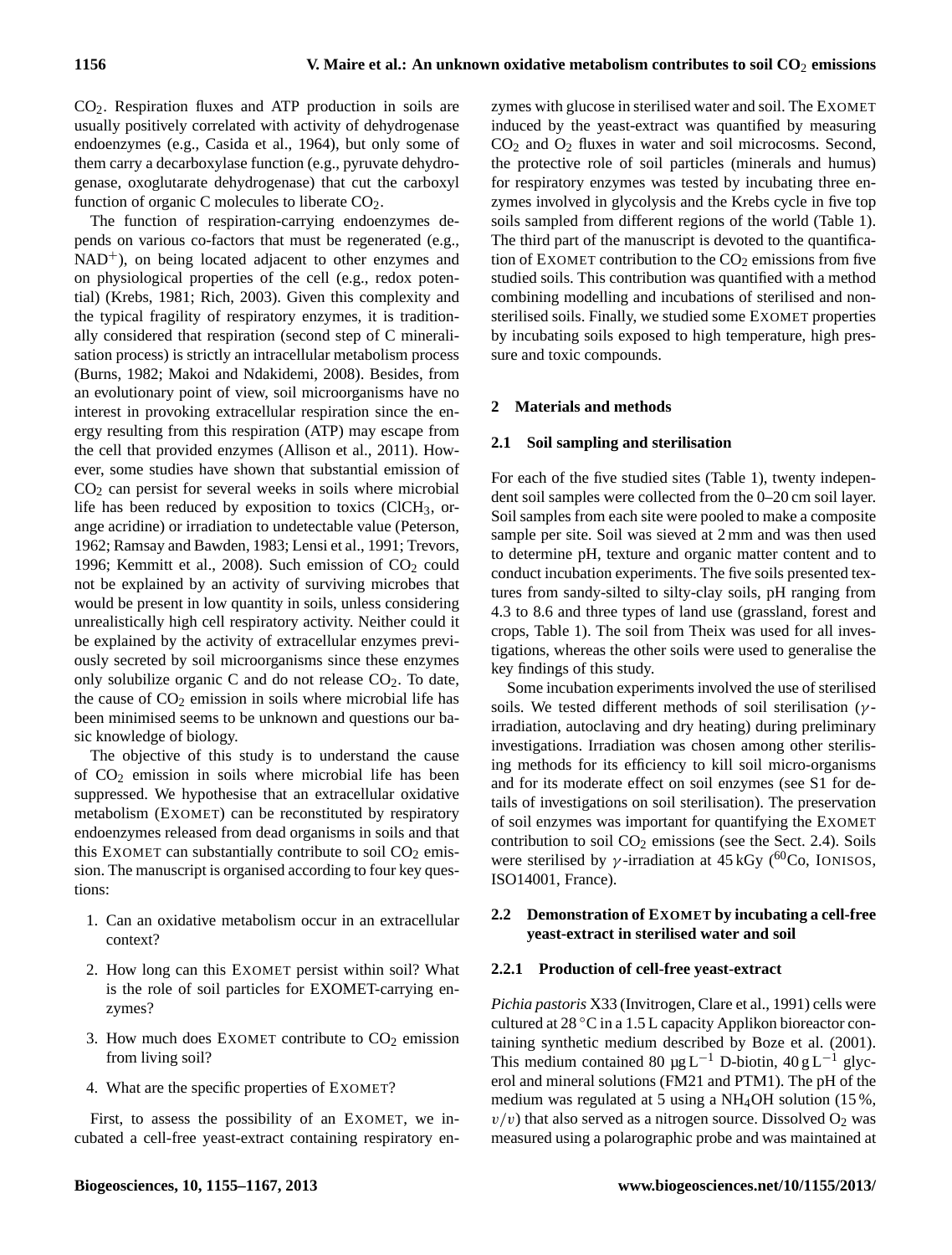**Table 1.** Site characteristics and soil properties.

|                          | <b>Sites</b> |            |               |                     |           |  |  |
|--------------------------|--------------|------------|---------------|---------------------|-----------|--|--|
|                          | Bugac        | Laqueuille | Ponta Grossa  | Sorø                | Theix     |  |  |
| Country                  | Hungary      | France     | <b>Brazil</b> | Denmark             | France    |  |  |
| Land use                 | Grassland    | Grassland  | Crops         | <b>Beech forest</b> | Grassland |  |  |
| Clav/Silt/Sand (%)       | 10/5/85      | 19/55/26   | 14/6/80       | 10/22/68            | 26/25/49  |  |  |
| pH                       | 8.6          | 5.3        | 7.0           | 4.3                 | 6.2       |  |  |
| OM content $(gCkg^{-1})$ | 44.0         | 121.9      | 14.8          | 33.7                | 39.0      |  |  |
| $CEC (cmol + kg-1)$      | 10.2         | 25.1       | 3.9           | 9.5                 | 21.5      |  |  |

over 30 % saturation by stirring up to 1800 rpm and aeration (an injection of 1 L of air per litre of medium per minute). Data acquisition and bioprocess control were carried out using the Applikon biocontroller software. Biomass concentration of culture samples was determined by weighing washed cells after drying at 105 ◦C to constant weight.

The yeast culture was harvested at the end of the growth phase by centrifugation at  $25000 x g$  for 10 min at  $5^{\circ}$ C to yield a hard pellet. To remove the culture media, the sediment was washed and re-decanted three times in potassium phosphate buffer  $(0.1 M, pH = 6.5$  which corresponded to the pH of the Theix soil used for the experiment,  $V_{\text{least}}/V_{\text{buffer}} = 1/10$ . The sediment was resuspended in a small volume of potassium phosphate buffer  $(V_{\text{veast}}/V_{\text{buffer}} = 2/1)$  before cells were disrupted with a French pressure cell press (100 MPa, Vanderheiden et al., 1970). Unbroken cells and large cell debris were removed from the yeast extract by fourteen successive centrifugations at  $25000 \times g$  and  $5^{\circ}$ C. The yeast extract was filtered under sterile conditions at 0.2 µm to obtain a cell-free extract. Direct microscopic observation confirmed sterility of the yeast extract (S1). The cell-free yeast extract was immediately incorporated into water and soil microcosms under sterile conditions. The cell-free yeast extract contained 28.5 mg protein (Biuret method, Okutucu et al., 2007) and 0.77 unit L<sup>-1</sup> of malate dehygrogenase (MDH).

# **2.2.2 Yeast extract incubation in sterilised water and soil**

The cell-free yeast extract (YE) was incubated in sterilised water  $(W)$  or in the irradiated-soil  $(S)$  of Theix (Table 1). Experimental microcosms consisted of 5 mL of cell-free yeast extract and 1 mL of  $^{13}$ C labelled glucose with or without 20 g of  $\gamma$ -irradiated-soil (S+G+YE and W+G+YE treatments, respectively) placed in 250 mL airtight flasks. A second dose of glucose was applied after twenty days of incubation in order to determine the persistence of the EXOMET. Water with glucose and irradiated-soil with or without  $^{13}$ C labelled glucose were incubated as control samples ( $W + G$ , S and  $S + G$ treatments, respectively). The  ${}^{13}$ C labelled glucose solution  $(\delta^{13}C = 3712\%)$  contained 60 mg C-glucose mL<sup>-1</sup> and was

sterilised by filtration at 0.2  $\mu$ m. Three replicates per treatment were prepared. Soils were incubated at a water potential of −100 kPa. Water and soil microcosms were incubated at  $30^{\circ}$ C for 53 days. The EXOMET induced by the cell-free yeast extract was quantified by measuring the concentration of  $CO_2$ , <sup>13</sup>CO<sub>2</sub> and O<sub>2</sub> in water and soil microcosms throughout the 53 days of incubation (see Sect. 2.6 for details on flux measurements). All manipulations were done under sterile conditions and the sterility of microcosms was verified after 13 and 53 days of incubation through direct fluorescence microscopic observations and TSA-FISH method (see Supplement S1).

#### **2.3 Soil stabilisation of oxidative metabolism enzymes**

## **2.3.1 Enzyme incubation**

In order to quantify the protective role of soil particles (minerals, humus) for respiratory enzymes, three microbial enzymes involved in glycolysis (GHK: glucose hexokinase EC.2.7.1.1, Sigma-Aldrich ref H4502; G6PI: glucose-6-phosphate isomerase EC.5.3.1.9, Sigma-Aldrich ref P5381) and the Krebs cycle (MDH: malate dehydrogenase, EC.1.1.1.37, Sigma-Aldrich ref M7032) were separately incubated in the non-irradiated-soil from Theix. A solution with an enzymatic activity of approximately  $50 \text{ UL}^{-1}$  was prepared for each enzyme. A volume of 15 µL of enzyme solution was incorporated in 80 mg soil (dry mass basis) and incubated at  $20\degree C$  and  $-100\degree R$ . Soils without enzyme amendment were also incubated as controls. Two sets of each treatment (controls without enzyme and soils with enzyme) were prepared in order to separately quantify the activity of total, soluble and soil-immobilised enzymes. Immobilised enzymes were assumed to be protected from denaturation and proteolysis (Burns, 1982; Sarkar et al., 1989; Quiquampoix, 2000) and expected to maintain their activity in the long-term (> ten days). Different independent subsets of soil samples were prepared to measure the activity of enzymes at different times between 20 min and 35 days of enzyme incubation in soils. The protective role of soil on respiratory enzymes was generalised against the four other soils varying in texture and organic matter content by repeating the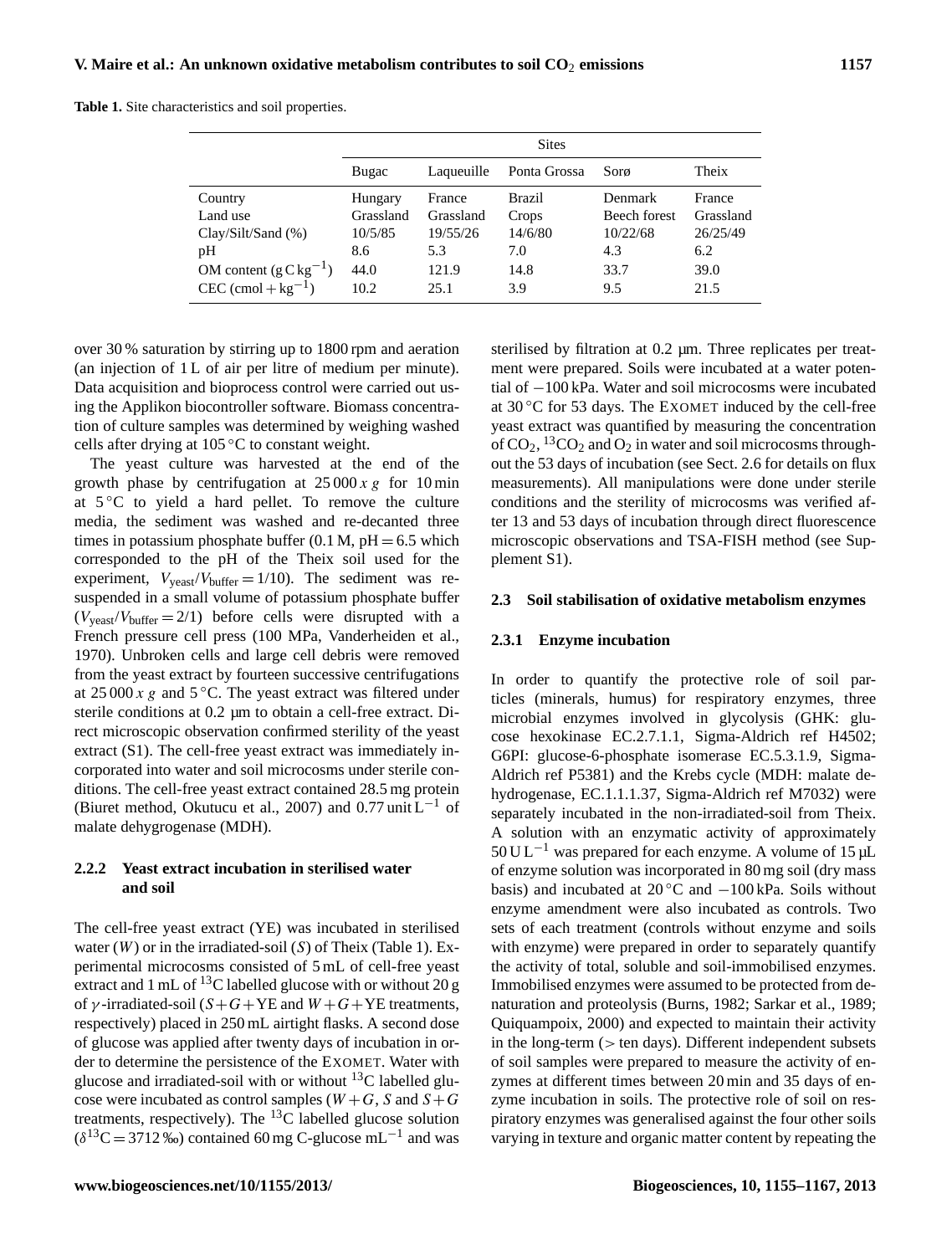

**A. Glucose hexokinase (GHK E.C. 2.7.1.1)**

soil particles on respiratory enzymes. This protective role was studied in the non-irradiated-soil from Theix. The principle of the enzymatic **Fig. 1.** Enzymatic reactions mediated by the two enzymes involved in glycolysis (**(A)** GHK: glucose hexokinase, **(B)** G6PI: glucose-6 phosphate isomerase) and the enzyme involved in the Krebs cycle (**(C)** MDH: malate dehydrogenase) used to quantify the protective role of activity measurement was to set up a system of enzymatic reactions where the studied enzyme (red) was the limiting factor. For doing this, we added all substrates, cofactors and intermediary enzymes in excess (green). The activity of the studied enzyme (GHK, G6PI, MDH) was quantified by measuring the formation or the consumption of NADH by spectrometry. Reactions surrounding the studied enzymatic (grey) are given for information.

above experiment and by using the G6PI as a model enzyme (see Supplement S2).

# **2.3.2 Principle of enzyme activity measurement**

The principle of the enzymatic activity measurement was to set up a system of enzymatic reactions where the studied enzyme (red in Fig. 1) was the limiting factor (Nardi et al., 2007). To this end, substrates, cofactors and intermediary enzymes of the enzymatic reaction system were mixed in a buffer solution and incorporated in excess in soil samples (green in Fig. 1). The activity of each studied enzyme (GHK, G6PI, MDH) was quantified by measuring the formation or the consumption of NADH by spectrometry following Nardi et al. (2007), with some protocol modifications for soil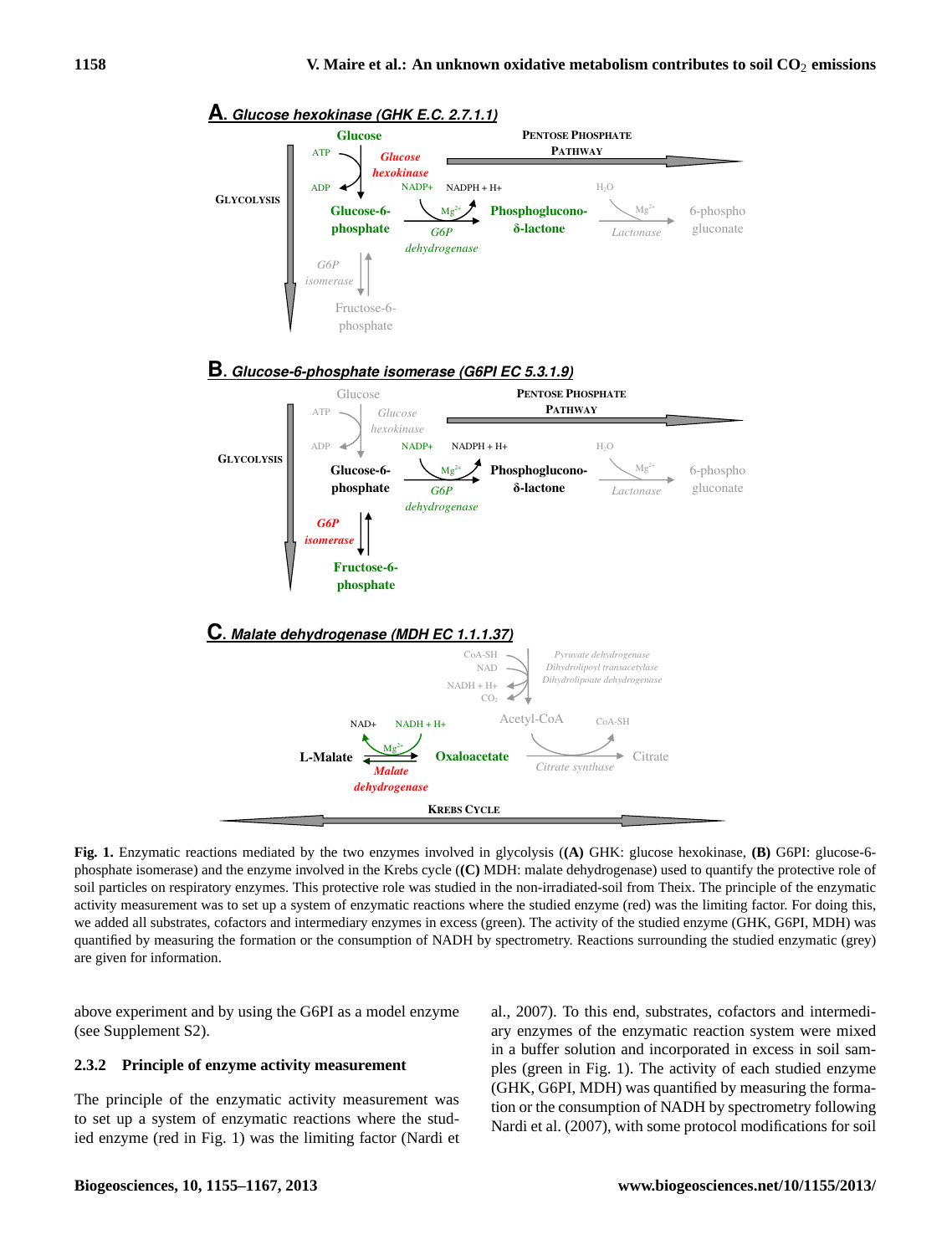conditions as opposed to leaves. In particular, concentrations of buffer and  $Mg^{++}$  solution were increased in order to better control soil pH and precipitate humic acids that could hamper the quantification of NADPH by spectrometry (both humic acids and NADPH absorb at 340 nm). For each of the three enzymes, the enzymatic reaction system and the method of enzyme activity measurement were as follows:

- **–** GHK (Fig. 1a): Soil with or without GHK was amended with 300 µL of solution containing a buffer (Bicine-NaOH, 100 mM,  $pH = 8.5$ ), glucose (1.5 mM), NADP<sup>+</sup>  $(1.5 \text{ mM})$ , Mg<sup>++</sup>  $(32 \text{ mM})$  and glucose-6-phosphate dehydrogenase (EC'1.1.1.49, Sigma-Aldrich ref G5885). Production of NADPH following the chemical transformation of glucose in phosphoglucono-δ-lactone was measured by spectrometry at 340 nm.
- **–** G6PI (Fig. 1b): Soil with or without G6PI was amended with 300 µL of solution containing a buffer (Bicine-NaOH,  $100 \text{ mM}$ ,  $pH = 8.5$ ), fructose-6-phosphate  $(1.5 \text{ mM})$ , NADP<sup>+</sup>  $(1.5 \text{ mM})$ , Mg<sup>++</sup>  $(32 \text{ mM})$  and glucose-6-phosphate dehydrogenase  $(2.5 \text{ UL}^{-1})$ . Production of NADPH following the chemical transformation of fructose-6-phosphate to phosphoglucono-δlactone was measured by spectrometry at 340 nm.
- **–** MDH (Fig. 1c): Soil with or without MDH was amended with  $300 \mu L$  of solution containing a buffer (TRIS 100 mM,  $pH = 6.7$ ), oxaloacetate (1.5 mM), NADH (1.5 mM) and  $Mg^{++}$  (32 mM). Consumption of NADH following the chemical transformation of oxaloacetate to L-malate was measured by spectrometry at 340 nm.

# **2.3.3 Activity of total, soluble and soil-immobilised enzymes**

For each endoenzyme, activity of total, soluble and soilimmobilised enzymes was estimated at different times between 20 min and 35 days of enzyme incubation in soils. At each harvest date, two independent sets of soils were used to quantify activity of total (TotalEnz) and soluble enzymes (SoluEnz). Activity of soil-immobilised enzymes was estimated by difference (ImmEnz = TotalEnz − SoluEnz). Activity of soluble enzyme (SolEnz) was quantified after their extraction from soil. For extraction, 80 mg soil samples were mixed with the 300 µl of the buffer solution containing substrates, co-factors and intermediate enzymes (see Sect. 2.3.2) and shaken during 5 min. Then, samples were centrifuged at  $11\,000\,x\,g$  during 3 min. The supernatant containing soluble enzymes, co-factors and substrates was transferred into a micro-plate, where activity of soluble enzyme activity was measured during 3 min. The production rate of NADPH (for GHK and G6PI) and the consumption rate of NADH (for MDH) consecutive to the activity of soluble enzymes were quantified by spectrometry at 340 nm. For measurement of total enzyme activity (TotalEnz), the enzymatic reaction was made into the soil in presence of soluble and soilimmobilised enzymes. To this end, soil-enzyme mixture was incubated with substrates and cofactors (see Sect. 2.3.2) during 45 min. At different times between 5 and 45 min of incubation with substrates, independent samples were harvested and centrifuged at  $11000 x g$  during 3 min. The NADPH concentration in the supernatant was determined by spectrophotometry at 340 nm. The production of NADPH (for GHK and G6PI) or the consumption of NADH (for MDH) during the 45 min incubation of soil with substrates corresponded to the activity of total enzymes.

# **2.3.4 Kinetic analysis of total enzyme activity**

Different exponential models were tested to fit the decrease in total enzyme activity (Total Enz) with time. The sole exponential model able to explain kinetics of total enzymatic activity considers three pools of enzymes:

$$
Y(t) = a \cdot \exp(-b \cdot t) + c \cdot \exp(-d \cdot t) + f \cdot \exp(-g \cdot t)
$$
 (1)

where  $t$  is the time of incubation,  $a$ ,  $c$  and  $f$  represent the sizes and  $b$ ,  $d$  and  $g$  the decay rates of fast, intermediate and slow pools, respectively. Decay rate of the fast pool was so rapid that it could not be characterised precisely in this experiment. Consequently, size  $a$  and decay rate  $b$  of the fast pool were fixed to the amount of enzymatic activity lost during the first 20 min of incubation and to 1/5 min−<sup>1</sup> . Then, parameters  $c, d, f$  and g of intermediate and slow pools of enzymes could be estimated using a classical nonlinear regression procedure. We verified that uncertainty on decay rate of the fast pool has negligible effect on estimation of parameters of the intermediate and slow pools. This lack of effect on the estimation of parameters is explained by the strong difference between decay rate of the fast pool and those of intermediate and slow enzyme pools (data not shown). The half-lives of the enzyme pools were calculated as (ln2)/(decay rate).

# **2.4 Contribution of EXOMET to soil respiration**

A method based on the measurement of  $CO<sub>2</sub>$  emissions from irradiated and non-irradiated soils (see the Sect. 2.4.2) was developed to quantify EXOMET and the respiration of living organisms in the five studied soils. Gamma irradiation, by killing the soil organisms, was considered to stop living respiration whilst preserving soil enzymes (S1) responsible for EXOMET. Therefore,  $CO<sub>2</sub>$  emissions from irradiated soils were used to estimate the EXOMET. However,  $\gamma$ -irradiation also released a large quantity of endoenzymes from the killed organisms, thereby artificially increasing the EXOMET in the irradiated-soils. Taking this effect into account, a model of C flux was used to quantify EXOMET and living respiration.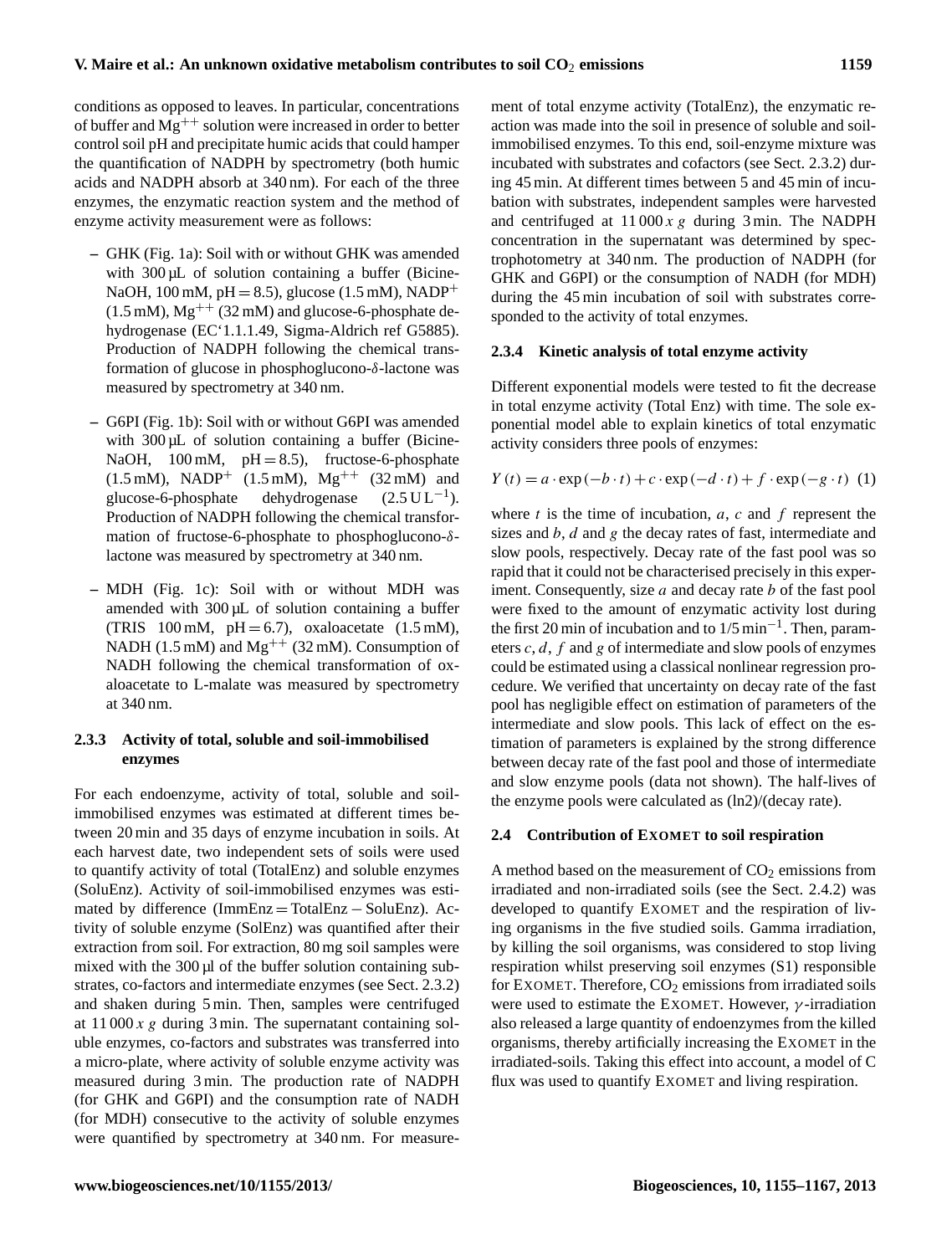

**Figure 2**  activities of total (dark circles), soluble (white circles) and immobilised enzymes (grey circles) are distinguished. Full, dashed and dotted **Fig. 2.** Activity of three specific enzymes involved in glycolysis and the Krebs cycle following their incorporation in the non-irradiated-soil from Theix. Enzyme activity along time  $(A_j)$  is expressed as % of the initial activity of enzymatic solution  $(A_0)$  applied to the soil. The lines represent the fit of the kinetic model on total enzyme activity, its confidence and predictive error intervals at 5 % P-level, respectively. **(A)** G6PI: glucose-6-phosphate isomerase; **(B)** GHK: glucose hexokinase; **(C)** MDH: malate dehydrogenase.

#### **2.4.1 Model of carbon flux**

In the model,  $CO_2$  emission from non-irradiated soil  $(R_{ni})$ is represented by the sum of living respiration  $(R<sub>1</sub>)$  and EXOMET ( $R_x$ ) (Eq. 2). After irradiation, a fraction k of  $R_1$ is converted to EXOMET via the soil stabilisation of respiratory enzymes released by the killed organisms. As a result, the sum of EXOMET  $(R_x)$  and  $k \cdot R_1$  determines CO<sub>2</sub> emission from irradiated soil  $(R<sub>i</sub>)$  (Eq. 3). The model reads as follows

$$
R_{\rm ni} = R_{\rm l} + R_{\rm x} \tag{2}
$$

$$
R_{\rm i} = k \cdot R_{\rm l} + R_{\rm x} \tag{3}
$$

By fixing the same  $R_x$  in the irradiated and non-irradiated soils, the model assumes that irradiation has no effect on the pre-existent EXOMET  $R_x$ . We discuss here two examples where irradiation could modify  $R_x$ . First, the  $\gamma$ -irradiation by denaturing part of soil enzymes could decrease  $R_x$ . In this case, it is easy to show that the EXOMET contribution to soil  $CO<sub>2</sub>$  emissions is underestimated by the model. Nevertheless, this underestimation of EXOMET is likely to be moderate since the effect of  $\gamma$ -irradiation on soil enzymes is typically low (see review of McNamara et al., 2003). Second, by suppressing the microbial uptake of organic substrates, the irradiation could increase the availability of these substrates for EXOMET increasing  $R_x$ . In this case, the current model would overestimate the EXOMET contribution to soil  $CO<sub>2</sub>$  emissions. However, EXOMET and living respiration are not likely to be in competition for organic substrates. Indeed, EXOMET may have preferential access to organic substrate since EXOMET-carrying enzymes are adsorbed on soil particles including organic matter. Moreover, most of the soil microsites where EXOMET can proceed are likely to deprived of microorganisms. Indeed, enzymes responsible for EXOMET may diffuse in most soil pores whereas living soil microor-

ganisms, due to their size, occupy less than 0.5 % of the soil pore space (Paul and Clark, 1989).

Parameter  $k$  varies between 0–1 and depends on the fraction of respiratory enzymes released by dead organisms that is stabilised in irradiated-soils. In order to estimate  $k$ , we incubated the glucose-6-phosphate isomerase (G6PI) in the irradiated-soils of Theix, Ponta Grossa, Laqueuille, Sor**ø** and Bugac for 14 days. This enzyme was selected because it showed the smallest stabilised fraction among the three respiratory enzymes tested in the soil from Theix (Fig. 2). The total G6PI activity was measured throughout the incubation as described in the Sect. 2.3.2. For each soil, we fixed the parameter  $k$  equal to the fraction of stabilised G6PI activity assuming that the reaction sustained by the G6PI was the limiting reaction for the EXOMET. Other enzymatic reactions could be more limiting for extracellular oxidative metabolism. In this case, k would have a lower value and the calculated EXOMET would increase which would signify that the model underestimates the contribution of the EXOMET to soil  $CO<sub>2</sub>$  emissions. Moreover, parameter k has a limited bearing on the calculation of EXOMET. For example, for the soil from Theix, we calculated that a 50 % variation of k caused a 6 % deviation in EXOMET.

#### **2.4.2 Soil incubation experiment**

Experimental microcosms consisted of 30 g (dry mass basis) samples of fresh sieved soils placed in 250 mL flask. Sets of irradiated and non-irradiated soils were prepared for the five studied soils. Soils were  $\gamma$ -irradiated as previously described. Soils were incubated in a dark chamber at 30 °C and with a water potential of  $-100$  kPa for 21 days. Sufficient soil microcosms were prepared to permit four destructive harvests and four replicates per treatment. Microcosms were sampled after 2, 6, 13 and 21 days of incubation to quantify  $CO<sub>2</sub>$  emissions and to verify maintenance of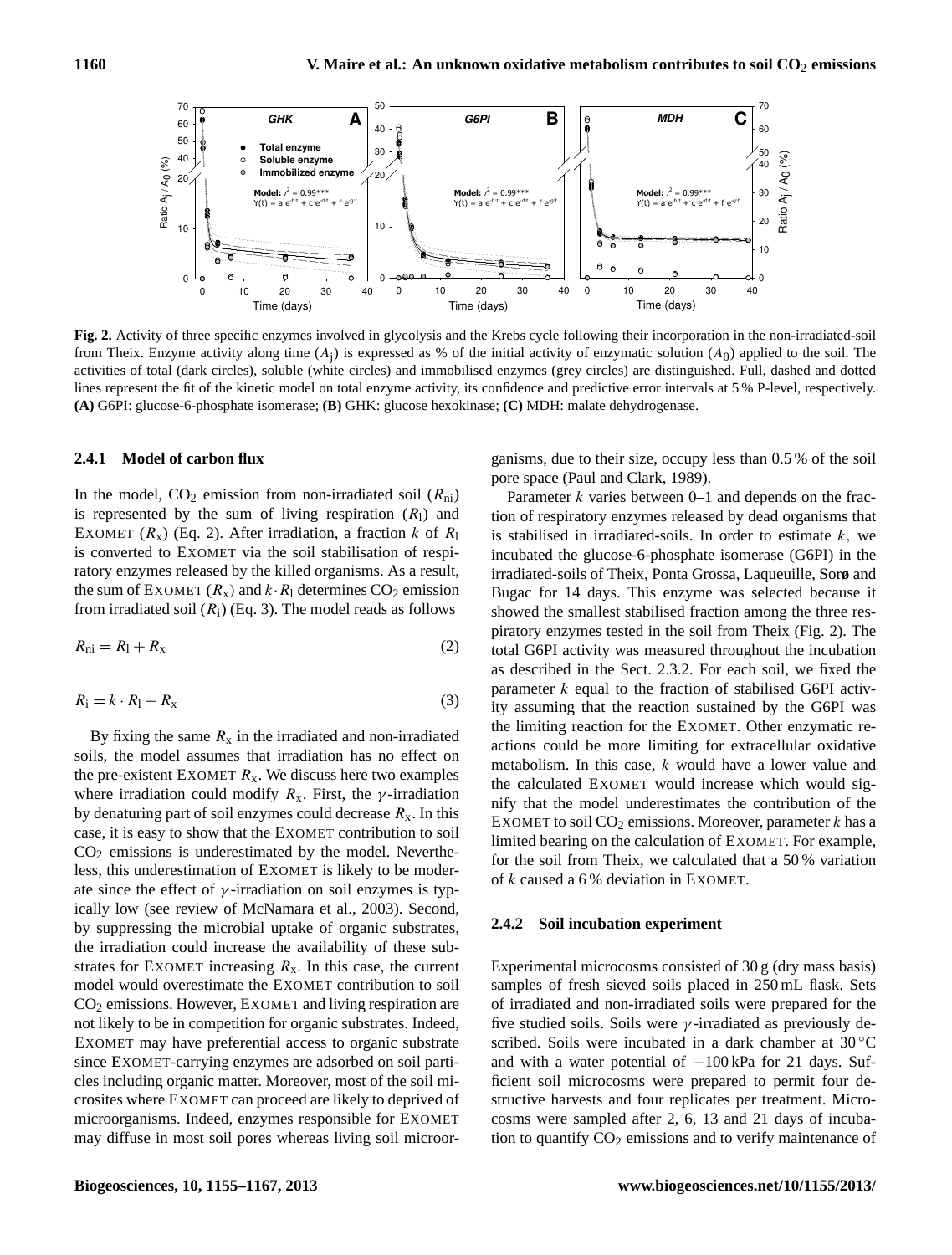irradiated-soils under sterile conditions throughout the incubation. The sterility was verified by a combination of methods including electron microscopy and molecular tracing of functional RNA-producing microorganisms (S1). The C flux model was constrained with  $CO<sub>2</sub>$  emissions from irradiated  $(R_i)$  and non-irradiated-soils  $(R_{ni})$  corresponding to the incubation period 13–21 days. The 0–13 day period was excluded because soil stabilisation of respiratory enzymes required several days (Fig. 2 and S3).

#### **2.5 Some EXOMET properties**

Given that we consider EXOMET to be carried out by soil-protected slow-cycling enzymes rather than microbedependent living respiration with tight physiological constraints, we predicted that EXOMET would show specific properties. First, we suggest that EXOMET persist in the long-term (> 100 days) without microbial production of new enzymes. To test this hypothesis, the irradiated soil from Theix was incubated at  $30^{\circ}$ C and with a water potential of −100 kPa for 332 days. The CO<sup>2</sup> emission rate was regularly measured during the incubation period in order to calculate the EXOMET half-life. Second, we suggest that EXOMET resist high temperature, pressure and toxic compounds. To test this hypothesis, we exposed the irradiated-soil from Theix to additional treatments:  $150\,^{\circ}\text{C}$  for two hours, autoclaving  $(137 \degree C$  and 2.4 10<sup>5</sup>Pa for 45 min) or chloroform vapours for 24 h. All microcosms were then incubated at  $30 °C$  and a water potential of −100 kPa for 21 days. Four replicates were prepared for each treatment. The  $CO<sub>2</sub>$  emission from soils exposed to temperature, pressure or toxic compounds were compared to that of control soil (only irradiated) in order to quantify treatments effects on EXOMET.

## **2.6 Flux measurements**

In the incubation experiments where gas fluxes were studied (Sects. 2.2, 2.4 and 2.5), two sets of microcosms were prepared in order to quantify gas exchange and to determine the  $^{13}$ C content of released CO<sub>2</sub>. In one set of microcosms, the released  $CO<sub>2</sub>$  was trapped in NaOH. The <sup>13</sup>C abundance of CO<sup>2</sup> was analysed by IRMS after precipitating carbonates with an excess of  $BaCl<sub>2</sub>$  and filtration.  $CO<sub>2</sub>$  and  $O<sub>2</sub>$  gas concentrations in the other set of microcosms were measured by gas spectrometry (Agilent 3000 µGC, Agilent Technology, Lyon). Concentration of  $CO<sub>2</sub>$  in atmosphere of flasks was always maintained below 3 % (17 % of  $O_2$  in flasks where  $CO_2$ was trapped), except at two dates during the yeast extract incubation experiment. In these latter cases, concentration of  $CO<sub>2</sub>$  reached 4 % (day 10) and 22 % (day 0.75) signifying the diffusion of  $O_2$  may have limited the oxidative metabolism (EXOMET) induced by yeast extract.

#### **2.7 Data analysis**

All statistical tests were performed with the Statgraphics Plus software (Manugistics, Rockville, MD, USA). General linear model (GLM) procedures, using the LSD method in post ANOVA multiple mean comparison tests, were employed to test effects of soil, treatment (irradiation, substrate and yeastextract amendment, exposure to high temperature, autoclaving and toxic compounds) and time factors on  $CO<sub>2</sub>$  emission and  $O<sub>2</sub>$  consumption. When model residuals did not follow a normal distribution, the variables were log-transformed. Nonlinear regressions were used to analyse kinetics of  $CO<sub>2</sub>$ , O<sup>2</sup> concentration and enzymatic activity.

#### **3 Results**

# **3.1 Demonstration of EXOMET by incubating a cell-free yeast-extract in sterilised water and soil**

The sterility of microcosms was maintained throughout the experiment (S1). The emission of  $CO<sub>2</sub>$  was null in water with glucose  $(W + G)$ , data not shown). Despite sterilisation, soils with and without glucose (S and  $S + G$ ) still emitted  $CO<sub>2</sub>$  throughout the incubation (Fig. 3) confirming previous observations (Peterson, 1962; Ramsay and Bawden, 1983; Lensi et al., 1991; Trevors, 1996). The supply of glucose had no effect on soil  $CO<sub>2</sub>$  emissions (S versus  $S + G$ ). In contrast, the combined supply of glucose and cell-free yeast-extract containing respiratory enzymes triggered sudden and enormous respiration fluxes in water and soil ( $W + G + YE$  and  $S + G + YE$ , respectively). The CO<sub>2</sub> emission from  $W + G + YE$  and  $S + G + YE$  treatments respectively represented 725 and 72 times that of control soil (after eighteen hours of incubation, Fig. 3). The released  $CO<sub>2</sub>$  originated from added <sup>13</sup>C labelled glucose and unlabelled substrates present in yeast-extract and soil (S4). Moreover,  $CO<sub>2</sub>$  emissions mirrored the consumption of  $O<sub>2</sub>$  for all treatments and dates, with the exception of  $W + G + YE$ treatment at eighteen hours of incubation (respiratory quotient  $= 2$ , Fig. 3a). In this particular case, the availability of  $O<sub>2</sub>$  was reduced, metabolic activity was intense and the pressure in microcosms rose to 1.25 atm, all of which indicated the presence of fermentative metabolism.

Our results confirm the idea that the enzymatic cascade leading to the oxidation of organic C (i.e., glycolysis and the Krebs cycle) can occur in an extracellular context in soil and water. This indicates that respiratory enzymes can maintain their activity outside the cell and have access to substrate and co-factor flux to function. It is worth noting that the electron transfer to  $O_2$  was maintained since the emission of  $CO_2$  was coupled to the consumption of  $O_2$  (Fig. 3a). This electron transfer, probably carried out by the cytochromes of cellular debris (Trevors et al., 1982), permits the regeneration of electron acceptors (i.e., NAD+) explaining the persistence of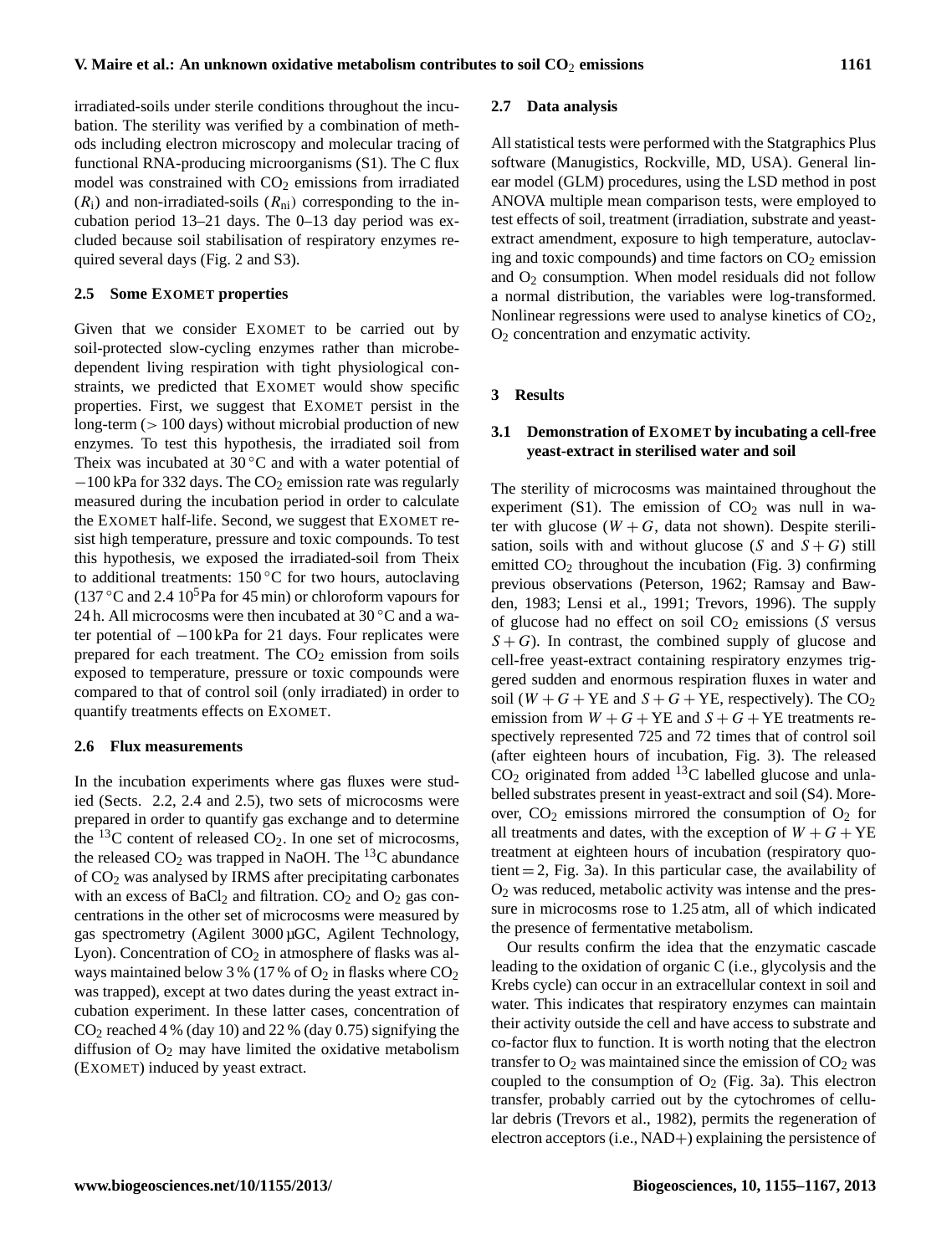

**Fig. 3.** (A) Total (labelled + unlabelled)  $CO_2$  emission and  $O_2$ consumption from irradiated-soil  $(S)$ ; irradiated-soil + labelled glucose  $(S+G)$ ; irradiated-soil + labelled glucose + yeastextract  $(S + G + YE)$ ; water + labelled glucose + yeast-extract  $(W + G + YE)$  for four periods of incubation. Results are expressed as % of microcosm atmosphere. Water with labelled glucose was also incubated as control, but  $CO<sub>2</sub>$  emission from this control was null and not reported. Letters at each sampling date indicate the ANOVA-based differences at 5 % P-level among treatments. **(B)** Total (labelled + unlabelled)  $CO<sub>2</sub>$  emission rate from water and soil microcosms. Symbols are the same as Fig. 3a.

EXOMET over 53 days (Fig. 3). Moreover, our results show that fermentative metabolism is another intracellular process that can be reconstituted outside the cell when the availability of  $O_2$  for the EXOMET is low.

The EXOMET was significantly higher in water than in soil during the first eighteen hours of incubation ( $W+G+YE$  versus  $S + G + YE$ , Fig. 3b), which can be explained by enzyme inhibitors present in soil (Burns, 1982). However, EXOMET continuously decreased with time in water whereas it stabilised in soil at a rate representing  $247\%$  of  $CO<sub>2</sub>$  emissions from sterile control soil at day 20. The higher EXOMET in soil than in water after 20 days (Fig. 3b) cannot be explained by an exhaustion of C-substrate in water since the second glucose dose had no effect (S5). These results indicate that

**Table 2.** Size and half-time of fast, intermediate and slow pools of respiratory enzymes in the non-irradiated-soil from Theix. GHK: glucose hexokinase, G6PI: glucose-6-phosphate isomerase, MDH: malate dehydrogenase. Pool size and half-time were obtained by fitting the kinetic model presented in Sect. 2.3 to total enzyme activity (Fig. 2).

| Enzyme     | Fast pool    |                    |              | Intermediate pool | Slowpool            |                     |
|------------|--------------|--------------------|--------------|-------------------|---------------------|---------------------|
|            | Size<br>(% ) | Half-life<br>(min) | Size<br>(% ) | Half-life<br>(h)  | <b>Size</b><br>(% ) | Half-life<br>(days) |
| <b>GHK</b> | 35.8         | < 14               | 57.6         | 89                | 6.6                 | 43.3                |
| G6PI       | 66.4         | < 14               | 28.8         | 26.4              | 4.8                 | 31.5                |
| MDH        | 38.3         | 14                 | 47.6         | 17.1              | 14.1                | 495.1               |

the soil particles permit EXOMET persistence, possibly by preserving the respiratory enzymes from denaturation and proteolysis.

# **3.2 Soil stabilisation of oxidative metabolism enzymes**

Kinetic analysis of total enzyme activities indicated the existence of fast-, intermediate- and slow-cycling pools of enzymes in the soil from Theix (Fig. 2, Table 2). Between 36 and 66 % of the initial enzymatic activity was lost within minutes following enzyme addition to the soil (the difference between initial activity and that 20 min after enzyme addition, Fig. 2). The half-life of this fast pool was too fast to be determined precisely, but is  $< 14$  min (Table 2). Given the rapidity of their inactivation, enzymes of the fast-cycling pool were likely denatured by physico-chemical processes (Burns, 1982). A second pool of enzymes representing 29–58 % of the initial activity was inactivated more slowly with a halflife of 9–26 h. Soil proteolytic activity may have contributed to the degradation of this pool (Sarkar et al., 1989). Finally, 5–14 % of the initial enzymatic activity was retained in a highly stable form with a half-life of 32–495 days. Figure 2 shows that this long-term persistence of enzymatic activities exclusively relied on enzymes immobilised on soil particles (humus and minerals). These results confirm the protective role of soil particles for respiratory enzymes against physicochemical denaturation and proteolysis. Our investigations in the other soils gave consistent results with 0.8–3.3 % of the initial enzymatic activity stabilised (S2).

# **3.3 Contribution of EXOMET to soil respiration**

Despite sterilisation by  $\gamma$ -irradiation, the five studied soils released large quantities of  $CO<sub>2</sub>$  throughout the incubation period (Fig. 4). After 21 days of incubation, cumulated  $CO<sub>2</sub>$ emissions from the irradiated-soil represented 17 to 59 % of that measured in non-irradiated-soil depending on soil type (Fig. 4). The value of model parameter  $k$  was determined for the soils of Theix, Ponta Grossa and Laqueuille, but not for the soils of Sorø and Bugac where large releases of humic acids did not permit the measurement of G6PI activity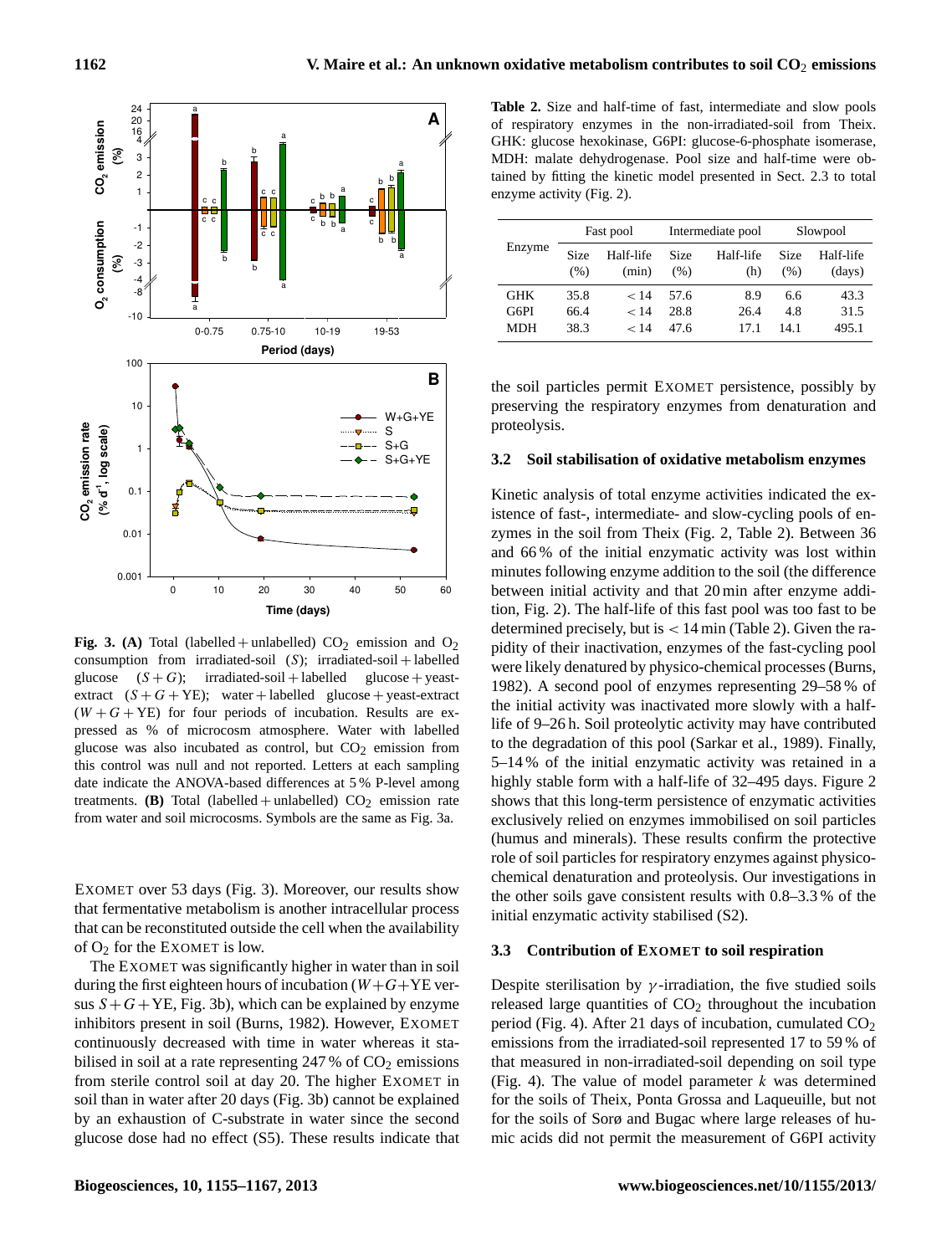**Table 3.** Activity of glucose-6-phosphate isomerase (G6PI) and model quantification of  $CO_2$  emissions from living organisms  $(R<sub>1</sub>)$  and extracellular oxidative metabolism ( $R_x$ ) for the five studied soils.  $R_{ni}$  and  $R_i$  represent CO<sub>2</sub> emissions from non-irradiated and irradiated soil, respectively, for the incubation period 13–21 days.  $k$  is the fraction of  $R_1$  converted in extracellular oxidative metabolism (EXOMET) after irradiation. Contribution (%) of EXOMET to soil CO<sub>2</sub> emission was calculated as  $R_x/R_{\text{ni}} \cdot 100$ . nd = not determined

|                                                                                 | <b>Sites</b>    |                 |                 |                 |                |  |  |
|---------------------------------------------------------------------------------|-----------------|-----------------|-----------------|-----------------|----------------|--|--|
| G6PI activity (% initial activity)                                              | Bugac           | Laqueuille      | Ponta Grossa    | Sorø            | Theix          |  |  |
| 7 days                                                                          | nd              | $0.5 \pm 0.05$  | $5.1 \pm 0.4$   | nd              | $10.5 \pm 0.9$ |  |  |
| 14 days                                                                         | nd              | $0.3 \pm 0.03$  | $3.1 \pm 0.1$   | nd              | $10.0 \pm 0.4$ |  |  |
| Model quantification of the two metabolic pathways of organic C oxidation       |                 |                 |                 |                 |                |  |  |
| Model inputs                                                                    |                 |                 |                 |                 |                |  |  |
| $R_{\text{ni}}$ (mg C-CO <sub>2</sub> kg <sup>-1</sup> )                        | $168.8 \pm 2.6$ | $186.4 \pm 3.3$ | $162.8 \pm 0.9$ | $200.2 \pm 1.5$ | $56.4 \pm 0.5$ |  |  |
| $R_i$ (mg C-CO <sub>2</sub> kg <sup>-1</sup> )                                  | $98.2 \pm 3.2$  | $40.3 \pm 1.5$  | $30.6 \pm 0.8$  | $34.6 \pm 0.9$  | $30.2 \pm 0.9$ |  |  |
| k(%)                                                                            | nd              | $0.3 \pm 0.03$  | $3.1 \pm 0.1$   | nd              | $10.0 \pm 0.4$ |  |  |
| Model results                                                                   |                 |                 |                 |                 |                |  |  |
| $R_1$ (mg C-CO <sub>2</sub> kg <sup>-1</sup> )                                  | nd              | 146.5           | 136.4           | nd              | 29.1           |  |  |
| $R_{x}$ (mg C-CO <sub>2</sub> kg <sup>-1</sup> )                                | nd              | 39.9            | 26.4            | nd              | 27.3           |  |  |
| Contribution of the extracellular oxidative<br>metabolism to $CO2$ emission (%) | nd              | 21.3            | 16.2            | nd              | 48.4           |  |  |



**Fig. 4.** Relative  $CO<sub>2</sub>$  emission between irradiated and nonirradiated soil for the five studied soils. Day 2, Day 6, Day 13 and Day 21 represent days of incubation. Letters indicate the differences at 5 % level between measurements over time (lower case) and across soils (upper case) based on repeated-measures analysis of variance.

(Table 3 and S3). For the three soils where  $k$  could be determined, modelling results indicated that EXOMET substantially contributed to  $CO<sub>2</sub>$  emissions from the non-irradiatedsoils (Table 3). EXOMET was responsible for 16, 21 and 48 % of CO<sup>2</sup> emissions from the soils of Ponta Grossa, Laqueuille and Theix, respectively. These unexpected contributions of EXOMET indicate the presence of a large quantity of respiratory enzymes in soils outside cells.

# **3.4 Some EXOMET properties**

Significant  $CO<sub>2</sub>$  emissions were maintained throughout the 332 day incubation of irradiated-soil from Theix (Fig. 5). We calculated that the half-life of EXOMET was 165 days. This result confirms the idea that EXOMET can persist in the longterm without microbial production of new enzymes. This persistence reflects soil stabilisation of respiratory enzymes released by ancient generations of microbial populations.

Although the treatments applied to the irradiated-soil from Theix (high temperature, pressure and chloroform) are known to denature unprotected enzymes and be lethal for most microorganisms (Koffler et al., 1957; Kashefi and Lovley, 2003; Rainey et al., 2005; Lopez-Garcia, 2007), significant  $CO<sub>2</sub>$  emissions persisted during the 21 day incubation period. Based on soil  $CO<sub>2</sub>$  emissions (Fig. 6), we estimated that 50, 20 and 10 % of EXOMET were resistant to chloroform, 150 ℃ and autoclaving, respectively. Thus, soil particles not only protect enzymes against denaturation (e.g., Lähdesmäki and Pnspanen, 1992), but also allow the maintenance of complex oxidative metabolism in conditions where life is generally impossible.

# **4 Discussion and perspectives**

Our findings show that complex biochemical reactions underpinning respiration can occur in the soil without compartmented living structure. Our results also shed light on the key roles of soil particles (minerals, soil organic matter) implied in this phenomenon. Enzymes involved in cell oxidative metabolism can maintain their activity outside the cell thanks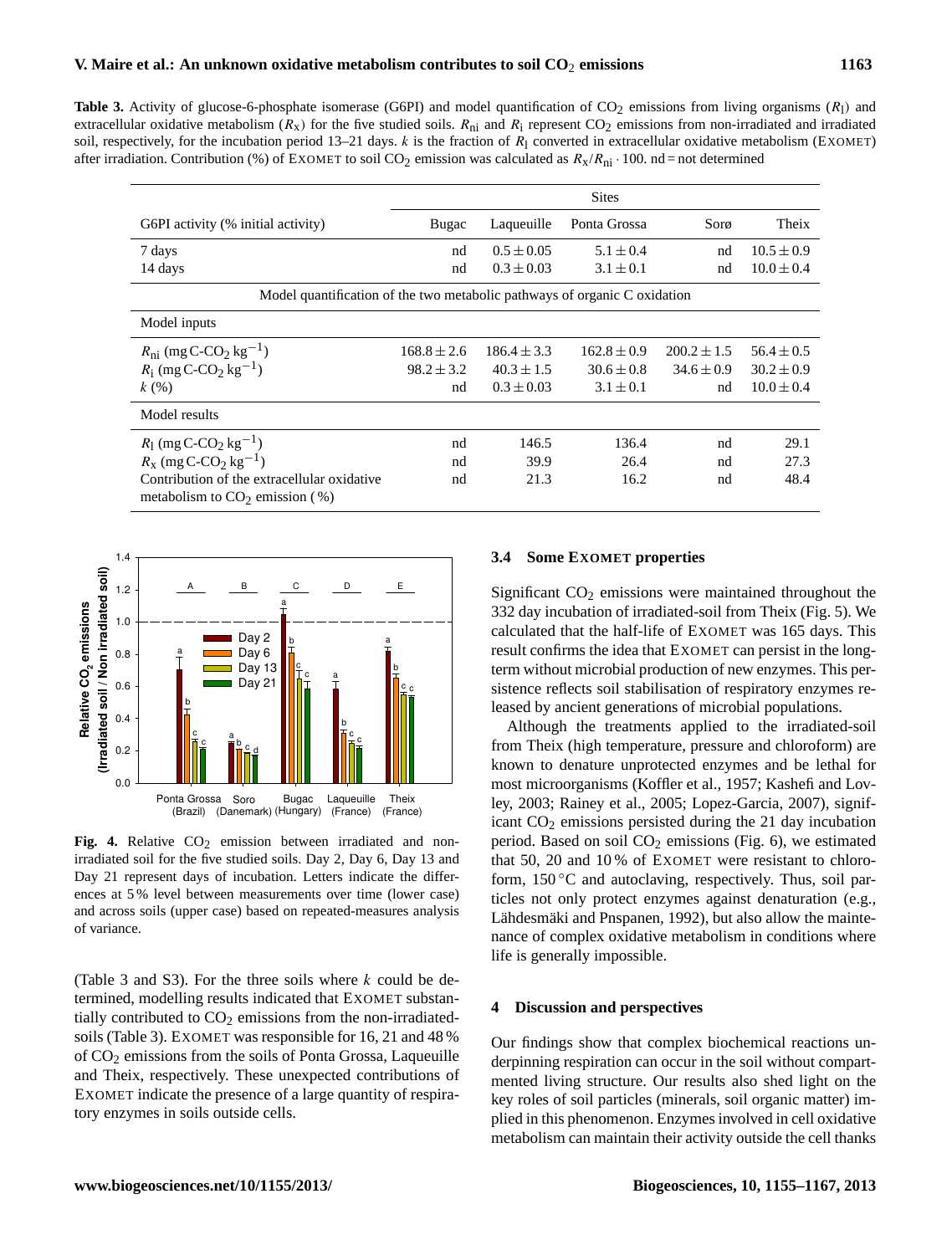

bated during 238 days. Half-life  $(t_{1/2})$  was calculated from a simple **Fig. 5.** CO<sub>2</sub> emission rate from the irradiated-soil from Theix incuexponential model.



ter exposure to irradiation (Irradiated-soil), irradiation and 150 °C Fig. 6. Cumulated  $CO<sub>2</sub>$  emission from the soil from Theix af- $(+150\degree C)$ , irradiation and chloroform fumigation  $(+CHCl<sub>3</sub>)$ , and irradiation and autoclaving (+Autoclaving).

to the protective role of soil particles. The concentration of endoenzymes around soil particles may facilitate exchanges of co-substrates and co-factors between enzymes, which are necessary for the cascade of reactions implied in oxidative metabolism. At the end of the respiratory chain, the transfer of electrons to  $O_2$  may be carried out by soil particles due to their electric charge (Trevors et al., 1982).

Our results suggest that the EXOMET can substantially  $(16–48\%)$  contribute to soil  $CO<sub>2</sub>$  emissions. This unexpected contribution of EXOMET suggests the presence of a large quantity of respiratory enzymes in soils outside cells. This enzymatic pool may result from the long-term accumulation of enzymes released from dead organisms and stabilised on soil particles (Fig. 2). Thus,  $CO<sub>2</sub>$  emissions from soils are apparently driven by two major oxidative metabolisms: (1) the well-known respiration of soil biota, (2) an EXOMET carried out by enzymes released from dead organisms and stabilised by soil particles. These key results deserve further experiments that will verify assumptions of our model designed to quantify the EXOMET or ideally will propose an alternative independent method for this quantification.

Living respiration and EXOMET should be considered separately when studying effects of environmental factors on the C cycle because they do not likely obey to the same laws and respond differently to environmental factors. Soil microorganisms have tight physiological constraints comprising specific environmental conditions (temperature, moisture, absence of toxic compounds) and needs in energy and nutrients. These needs explain why soil  $CO<sub>2</sub>$  emissions are controlled by the availability of fresh energy-rich C and nutrients to soil microorganisms (Fontaine et al., 2003; Blagodatskaya et al., 2007; Pascault et al., 2013). In contrast, the EXOMETcarrying enzymes have few physiological constraints and are highly resistant to toxics, high temperature and pressure due to their protection by soil particles (section Sect. 3.4). This EXOMET can explain why part of soil  $CO<sub>2</sub>$  emissions is independent of microbial biomass size, community structure or specific activity (Kemmitt et al., 2008) and is resistant to toxic compounds and extreme environments (chloroform, high temperature, pressure, and irradiation) (Peterson, 1962; Ramsay and Bawden, 1983; Lensi et al., 1991; Trevors, 1996; Kemmitt et al., 2008). Moreover, the EXOMET could explain the flush of  $CO<sub>2</sub>$  emission from soils submitted to freezethaw or wet-dry cycles since these treatments promote microbial death and release of respiratory enzymes in soils (Henry, 2007; Borken and Matzner, 2009; Kim et al., 2012). Finally, the long-term persistence of EXOMET-carrying enzymes (Figs. 2 and 5) signifies that current  $CO<sub>2</sub>$  emissions from soils partly depend on past microbial activities. This memory of soils suggests a delay between the modification of microbial activities and its consequence on soil respiration. Such a delay must be taken into account when studying effects of environmental factors on soil respiration to avoid an underestimation of modification of soil functioning.

The contribution of EXOMET to  $CO<sub>2</sub>$  emissions was contrasted among the three soils (Table 3), suggesting an important role of soil properties and land use on the balance between living respiration and EXOMET. However, the number of tested soils is too low to draw definitive conclusions and we can only speculate on some factors that could control the EXOMET. It is interesting to note that the highest EXOMET contribution to  $CO<sub>2</sub>$  emissions was found in the soil presenting the highest clay content and the highest capacity to stabilise the endoenzyme G6PI activity (soil from Theix, Tables 1 and 3). The high specific area and electric charge of clay particles may promote stabilisation of endoenzymes on clay surface. The organic-rich soil from Laqueuille has an intermediate position in the ranking of soils according to EXOMET contribution. This soil curiously presents the lowest ability to stabilise the endoenzyme G6PI activity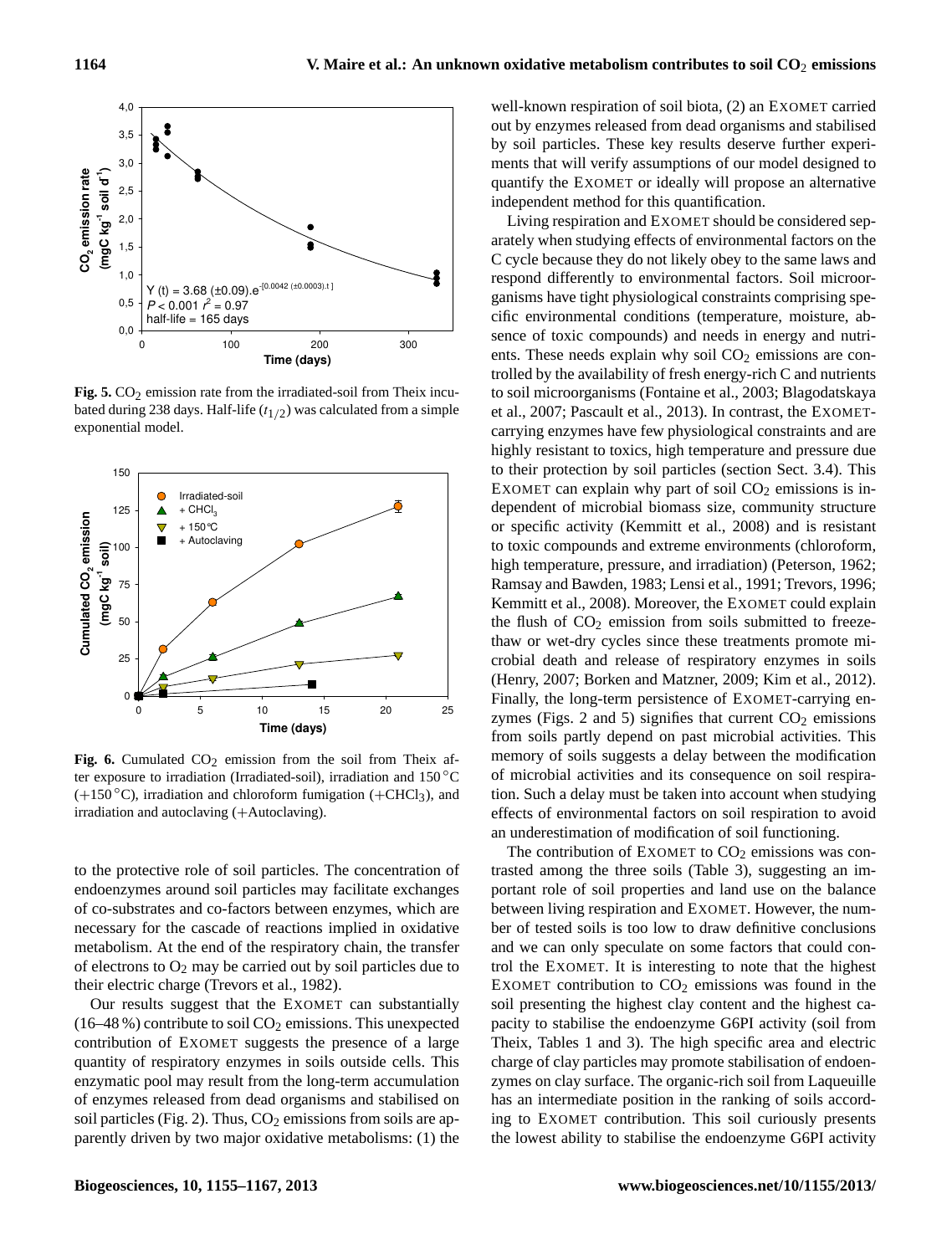(Table 3) despite the fact that it contains clay in proportion comparable to the soil from Theix and large amounts of organic matter that can stabilise enzymes (Burns, 1982; Sarkar et al., 1989). However, the low pH of this soil (pH 5.3, Table 1) likely reduces the activity of G6PI since this enzyme (like all those of glycolysis) requires alkaline conditions to function. Thus, the capacity of soil particles to promote an EXOMET may not only rely on their ability to protect enzymes, but also on the specific physico-chemical requirements (e.g., pH) of each enzyme. This idea is supported by results from our incubation of three different endoenzymes in the soil from Theix. In this acid soil ( $pH = 6.2$ ), the proportion of stabilised enzyme activity was twice as high in the MDH case ( $pH$  optimal  $= 6.7$ ) compared to the G6PI and GHK cases (pH optimal  $= 8.5$ ) (Fig. 2).

Further experiments are necessary to better understand the molecular mechanisms at play and predict the EXOMET across soils. Processes leading to microbial death and release of endoenzymes in soils (virus infection, predation, cell death due to stress like drought) must be identified. In marine and freshwater ecosystems, viral infection of microbial cells may be an important way by which endoenzymes are released in the environment since between 10 and 40 % of bacterial cells are lysed by viruses (see the review Weinbauer, 2004; Colombet et al., 2006). To our knowledge, such quantification does not exist for terrestrial ecosystems. The endoenzymes stabilised by soil particles (humus, minerals) could be identified by soil proteomics (Wallenstein et al., 2008) whereas the chain of biochemical reactions involved in EXOMET could be precisely characterised by metabolomics (Baudoin et al., 2001; Wallenstein et al., 2008, 2010). Further experiments should also explore possible interactions between cellular respiration and EXOMET, such as the competition for soluble substrate use. Nevertheless, the EXOMET is likely to be common in many soil types as consistent results were found in the five contrasted studied soils. Moreover, the reconstitution of intracellular metabolism outside the cell could occur in other environments (sediments, water) and may concern other metabolisms (methanisation, denitrification) since it should only require the presence of dead cells releasing endoenzymes. We, therefore, encourage research in other environments to quantify the role of intracellular metabolisms reconstituted outside the cell on global C cycle.

**Supplementary material related to this article is available online at: [http://www.biogeosciences.net/10/](http://www.biogeosciences.net/10/1155/2013/bg-10-1155-2013-supplement.pdf) [1155/2013/bg-10-1155-2013-supplement.pdf.](http://www.biogeosciences.net/10/1155/2013/bg-10-1155-2013-supplement.pdf)**

*Acknowledgements.* We thank D. Tourvieille and the "Plant and Pathogen" team of the UMR-INRA 1095 for their technical support. We thank P. Ambus, L. da Silveira Pontes, and L. Horváth who sampled the soil in Denmark, Brazil and Hungary, respectively; C. Mallet for culture analysis; S. Revaillot, O. Delfosse and J.-L. Ollier for chemical and isotopic analyses; L. Genestoux, C. Chabalier, F.-X. Sauvage, N. Duchatau for respiratory enzyme activity analyses, G. Borrel for gas spectrometry; A. Eller, S. Grootemaat, J. Bloor for the revision of English; and V. Allard, P. Barre, S. Barot, R. Pilon, J. Bloor, M. Bahn, M. Wallenstein, ´ A. Blagodatskaya and the two other anonymous referees for their constructive comments on previous versions of the manuscript. The research leading to these results received funding from the French Institutes INRA-INRIA (ARC-VitelBio), the French national agency ANR (DIMIMOS), le Conseil Général d'Auvergne (CPER 2007–2013) and the European Community's 6th and 7th Framework Programmes (FP6 and FP7) under grant agreement no. 017841 (Nitro-Europe) and no. 226701 (CARBO-Extreme). All authors have refused to apply for the research bonus scheme set up by the French government in 2010 and have consequently no competing financial interest in this work. This work is dedicated to Waniya Shahzad and Gabin Maire.

Author contributions: This work originated from an idea of SF; VM, GA, ED and SF designed experiments; RD and MJ conducted soil incubations and counting of cultivable microorganisms; JC conducted electron microscopic observations of soils, ACL, RD, VM and SF performed gas spectrometry; ACL and VM performed fluorescence in situ hybridisation (TSA-FISH); VM and SF conducted the incubation experiment with endoenzymes; GA, VP, ED and SF conducted the incubation experiment with yeast-extract; SF built the model for estimating EXOMET in soils; VM, GA, TS and SF wrote the manuscript; and all authors took part in the interpretation of the results.

Edited by: M. Bahn

# **References**

- Allison, S. D., Weintraub, M. N., Gartner, T. B., and Waldrop, M. P.: Evolutionary economic principles as regulators of soil enzyme production and ecosystem function, edited by: Shukla, G. and Varma, A., Soil Enzymology, Springer-Verlag, Berlin, Germany, 229–243, 2011.
- Baudoin, E., Benizri, E., and Guckert, A.: Metabolic fingerprint of microbial communities from distinct maize rhizosphere compartments, Eur. J. Soil Biol., 37, 35–93, 2001.
- Blagodatskaya, E. V., Blagodatsky, S. A., Anderson, T. H., and Kuzyakov, Y.: Priming effects in Chernozem induced by glucose and N in relation to microbial growth strategies, Appl. Soil Ecol., 37, 95–105, 2007.
- Borken, W. and Matzner, E.: Reappraisal of drying and wetting effects on C and N mineralization and fluxes in soils, Glob. Change Biol., 15, 808–824, 2009.
- Boze, H., Laborde, C., Chemardin, P., Richard, F., Venturing, C., Combarnous, Y., and Moulin, G.: High-level secretory production of recombinant porcine follicle-stimulating hormone by Pichia pastoris, Process Biochem., 36, 907–913, 2001.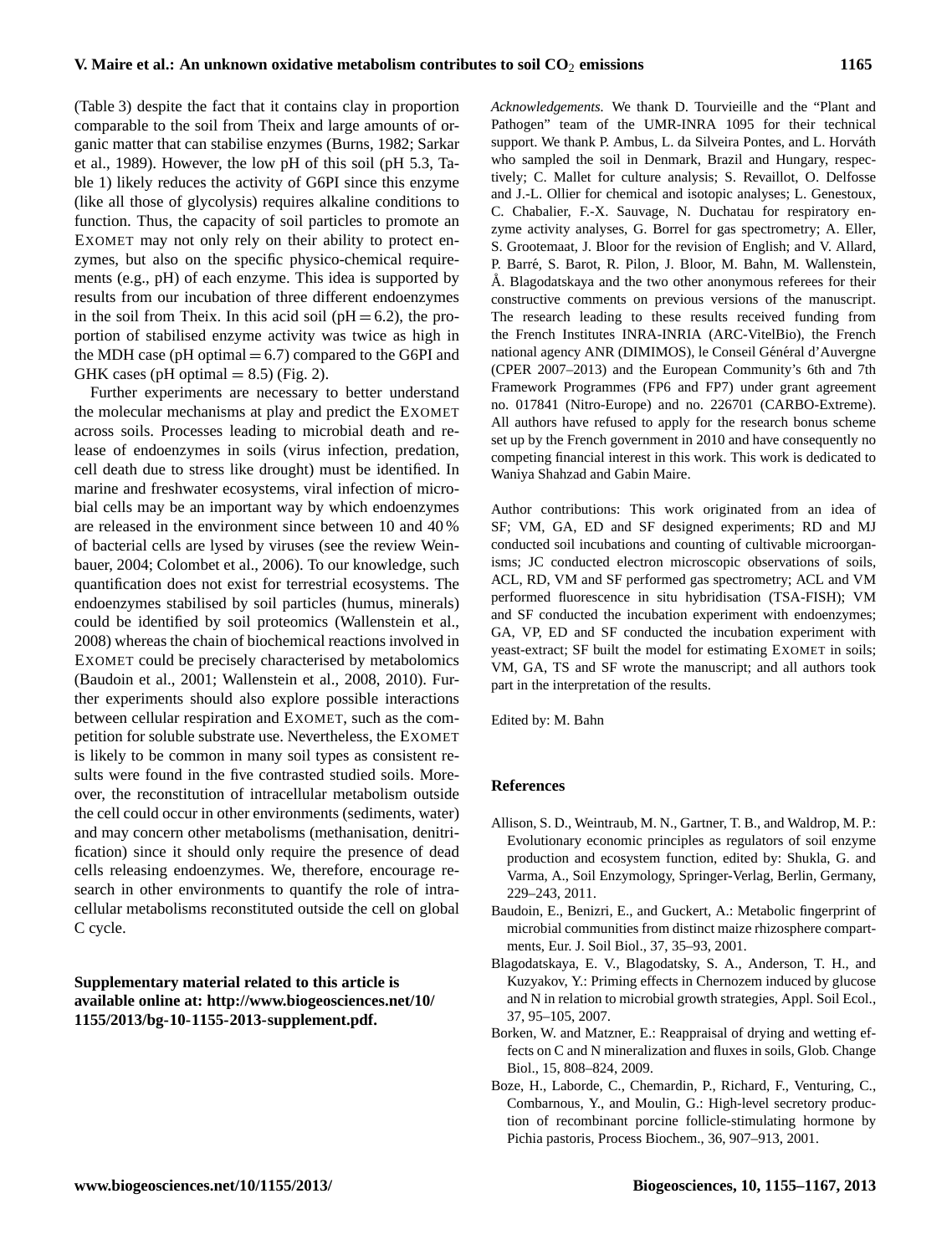- Burns, R. G.: Enzyme-activity in soil location and a possible role in microbial ecology, Soil Biol. Biochem., 14, 423–427, 1982.
- Burns, R. G. and Dick, R. P.: Enzymes in the Environment: Activity, Ecology and Applications, Books in Soils, Plants, and the Environment Series, 86, CRC Press, 2002.
- Casida, L. E., Klein, D. A., and Sartoro, T.: Soil dehydrogenase activity, Soil Sci., 98, 371–376, 1964.
- Chróst, R. J.: Microbial Enzymes in Aquatic Environments, Brock Springer, Contemporary Bioscience Series, London, 1991.
- Clare, J. J., Rayment, F. B., Ballantine, S. P., Sreekrishna, K., and Romanos, M. A.: High-level expression of tetanus toxin fragment c in *Pichia pastoris* strains containing multiple tandem integrations of the gene, Bio/Tech., 9, 455–460, 1991.
- Colombet, J., Sime-Ngando, T., Cauchie, H. M., Fonty, G., Hoffmann, L., and Demeure, G.: Depth-related gradients of viral activity in lake Pavin, Appl. Environ. Microb., 72, 4440–4445, 2006.
- Fontaine, S., Mariotti, A., and Abbadie, L.: The priming effect of organic matter: A question of microbial competition?, Soil Biol. Biochem., 35, 837–843, 2003.
- Fontaine, S., Barot, S., Barre, P., Bdioui, N., Mary, B., and Rumpel, C.: Stability of organic carbon in deep soil layers controlled by fresh carbon supply, Nature, 450, 277–280, 2007.
- Heimann, M. and Reichstein, M.: Terrestrial ecosystem carbon dynamics and climate feedbacks, Nature, 451, 289–292, 2008.
- Henry, H. A. L.: Soil freeze-thaw cycle experiments: trends, methodological weakness and suggested improvements, Soil Biol. Biochem., 39, 977–986, 2007.
- Kashefi, K. and Lovley, D. R.: Extending the upper temperature limit for Life, Science, 301, p. 934, 2003.
- Kemmitt, S. J., Lanyon, C. V., Waite, I. S., Wen, Q., Addiscott, T. M., Bird, N. R. A., O'Donnell, A. G., and Brookes, P. C.: Mineralization of native soil organic matter is not regulated by the size, activity or composition of the soil microbial biomass-a new perspective, Soil Biol. Biochem., 40, 61–73, 2008.
- Kim, D.-G., Vargas, R., Bond-Lamberty, B., and Turetsky, M. R.: Effects of soil rewetting and thawing on soil gas fluxes: a review of current literature and suggestions for future research, Biogeosciences, 9, 2459–2483, [doi:10.5194/bg-9-2459-2012,](http://dx.doi.org/10.5194/bg-9-2459-2012) 2012.
- Koffler, H., Mallett, G. E., and Adye, J.: Molecular basis of biological stability to high temperatures, P. Natl. Acad. Sci. USA, 43, 464–477, 1957.
- Krebs, H.: Introductory remarks, Philos. T. Roy. Soc. B, 293, 3–4, 1981.
- Lähdesmäki, P. and Pnspanen, R.: Soil enzymology: Role of protective colloid systems in the preservation of exoenzyme activities in soil, Soil Biol. Biochem., 24, 1173–1177, 1992.
- Lensi, R., Lescure, C., Steinberg, C., Savoie, J. M., and Faurie, G.: Dynamics of residual enzyme-activities, denitrification potential, and physicochemical properties in a gamma-sterilised soil, Soil Biol. Biochem., 23, 367–373, 1991.
- Lopez-Garcia, P.: Habitability: the point of view of a biologist, in: Lectures in Astrobiology, edited by: Gargaud, M., Martin, H., and Claeys, P., Adv. Astrobio. Biogeo., Springer-Verlag Berlin, Berlin, 2, 221–237, 2007.
- Makoi, J. H. R. and Ndakidem, P. A.: Selected soil enzymes: example of their potential roles in the ecosystem, Afr. J. Biotechnol., 7, 181–191, 2008.
- McNamara, N. P., Black, H. I. J., Beresford, N. A., and Parekh, N. R.: Effects of acute gamma irradiation on chemical, physical and biological properties of soils, Appl. Soil Ecol., 24, 117–132, 2003.
- Nardi, S., Muscolo, A., Vaccaro, S., Baiano, S., Spaccini, R., and Piccolo, A.: Relationship between molecular characteristics of soil humic fractions and glycolytic pathway and krebs cycle in maize seedlings, Soil Biol. Biochem., 39, 3138–3146, 2007.
- Okutucu, B., Dincer, A., Habib, O., and Zihnioglu, F.: Comparison of five methods for determination of total plasma protein concentration, J. Biochem. Bioph. Meth., 70, 709–711, 2007.
- Pascault, N., Ranjard, L., Kaisermann, A., Bachar, D., Christen, R., Terrat, S., Mathieu, O., Lévêque, J., Mougel, C., Henault, C, Lemanceau, P., Péan, M., Boiry, S., Fontaine, S., and Maron, P.-A.: Stimulation of different functional groups of bacteria by various plant residues as a driver of soil priming effect, Ecosystems, in press, 2013.
- Paul, E. A. and Clark, F. E.: Soil Microbiology and Biochemistry. Academic Press Inc., San Diego, CA., USA, 273 pp., 1989.
- Peterson, G. H.: Respiration of soil sterilized by ionizing radiations, Soil Sci., 94, 71–74, 1962.
- Prescott, L., Harley, J., and Klein, D.: Microbiology, McGraw-Hill Compagnies, New York, 2002.
- Quiquampoix, H.: Mechanisms of protein adsorption on surfaces and consequences for extracellular enzyme activity in soil, in: Soil Biochem., edited by: Bollag, J.-M. and Stotzky, G., Marcel Dekker, New York, 10, 171–206, 2000.
- Rainey, F. A., Ray, K., Ferreira, M., Gatz, B. Z., Nobre, M. F., Bagaley, D., Rash, B. A., Park, M. J., Earl, A. M., Shank, N. C., Small, A. M., Henk, M. C., Battista, J. R., Kampfer, P., and da Costa, M. S.: Extensive diversity of ionizing-radiation-resistant bacteria recovered from Sonoran Desert soil and description of nine new species of the genus *Deinococcus* obtained from a single soil sample, Appl. Environ. Microb., 71, 5225–5235, 2005.
- Ramsay, A. J. and Bawden, A. D.: Effects of sterilization and storage on respiration, nitrogen status and direct counts of soil bacteria using acridine-orange, Soil Biol. Biochem., 15, 263–268, 1983.
- Rich, P. R.: The molecular machinery of Keilin's respiratory chain, Biochem. Soc. T., 31, 1095–1105, 2003.
- Sarkar, J. M., Leonowicz, A., and Bollag, J. M.: Immobilization of enzymes on clays and soils, Soil Biol. Biochem., 21, 223–230, 1989.
- Sinsabaugh, R. L., Hill, B. H., and Follstad Shah, J. J.: Ecoenzymatic stoichiometry of microbial organic nutrient acquisition in soil and sediment, Nature, 462, 795–798, 2009.
- Sinsabaugh, R. L. and Follstad Shah, J. J.: Ecoenzymatic stoichiometry and ecological theory, Annual Review of Ecology, Evolution, and Systematics, Annu. Rev. Ecol., 43, 313–343, 2012.
- Trevors, J. T.: Sterilization and inhibition of microbial activity in soil, J. Microbiol. Meth., 26, 53–59, 1996.
- Trevors, J. T., Mayfield, C. I., and Inniss, W. E.: Measurement of electron-transport system (Ets) activity in soil, Microb. Ecol., 8, 163–168, 1982.
- Vanderheiden, G. J., Fairchild, A. C., and Jago, G. R.: Construction of a laboratory press for use with the French pressure cell, Appl. Microbiol. 19, 875-877, 1970.
- Wallenstein, M. D. and Weintraub, M. N.: Emerging tools for measuring and modelling the in situ activity of soil extracellular en-